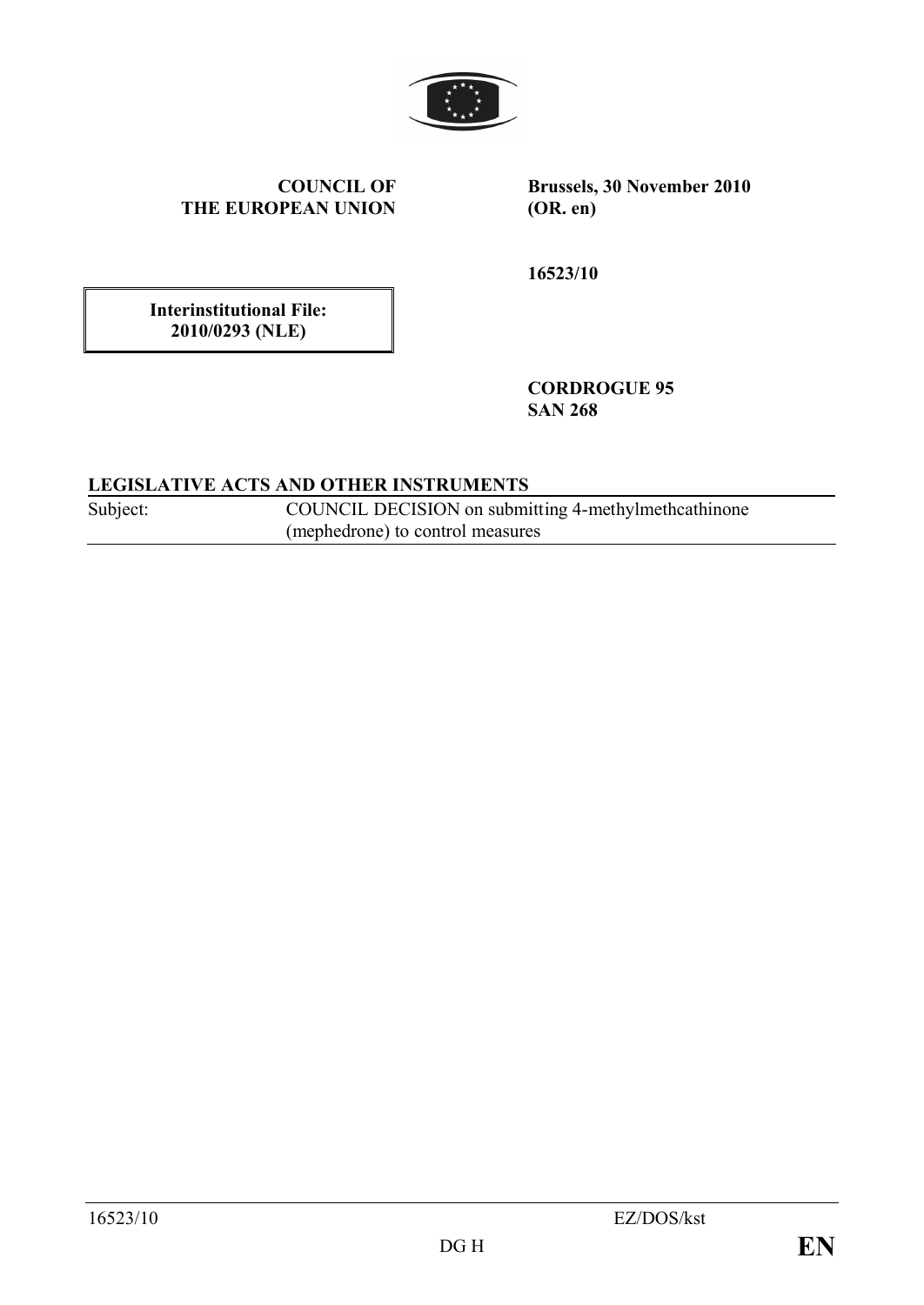#### **COUNCIL DECISION**

**of**

#### **on submitting 4-methylmethcathinone (mephedrone) to control measures**

## THE COUNCIL OF THE EUROPEAN UNION,

Having regard to the Treaty on the Functioning of the European Union,

Having regard to Council Decision 2005/387/JHA of 10 May 2005 on the information exchange, risk-assessment and control of new psychoactive substances**<sup>1</sup>** , and in particular Article 8(3) thereof,

Having regard to the initiative of the European Commission,

**<sup>1</sup>** OJ L 127, 20.5.2005, p. 32.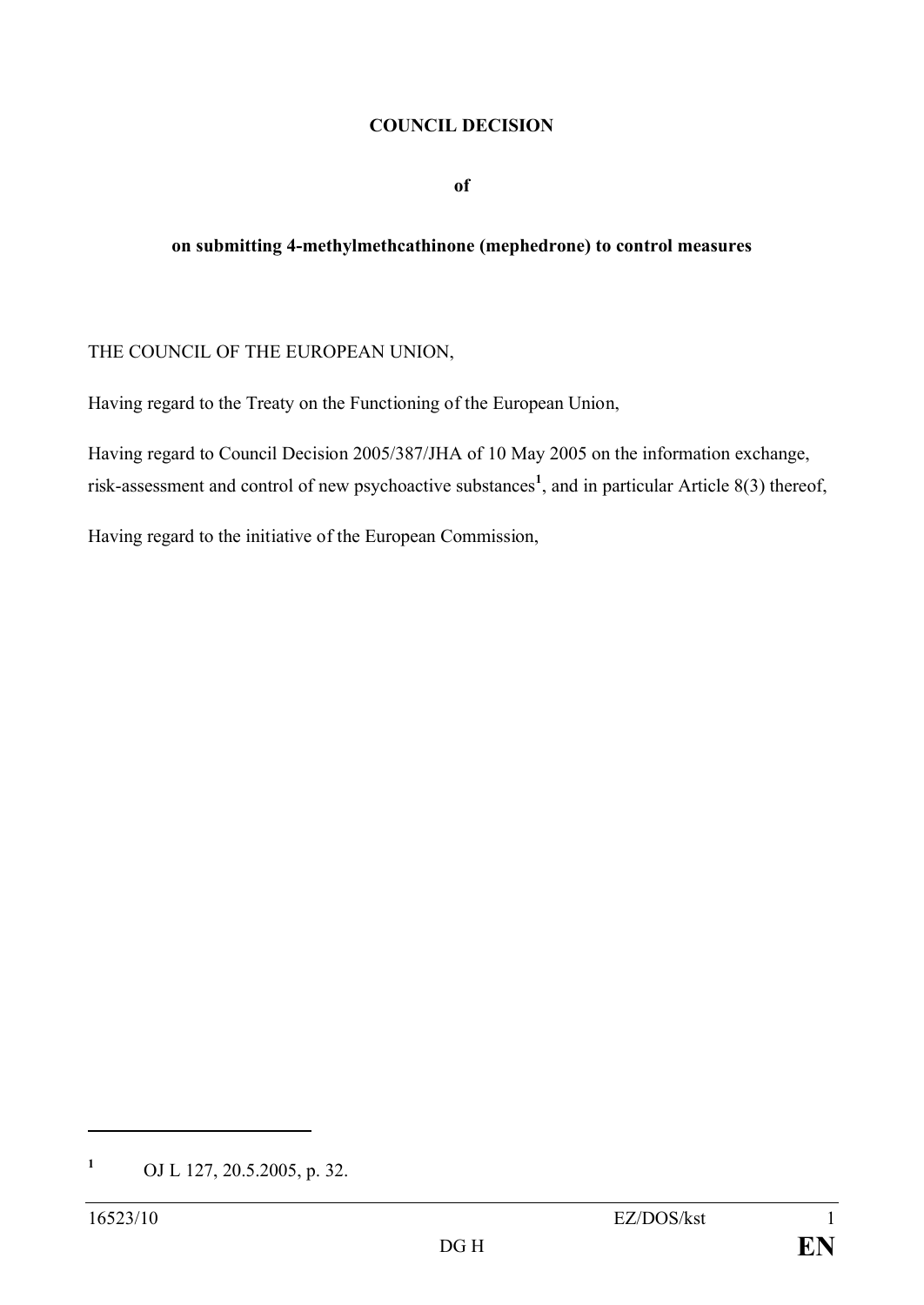## Whereas:

- (1) A Risk Assessment Report on 4-methylmethcathinone (mephedrone) was drawn up on the basis of Article 6 of Decision 2005/387/JHA by a special session of the extended Scientific Committee of the European Monitoring Centre for Drugs and Drug Addiction, and was subsequently received by the Commission on 3 August 2010.
- (2) Mephedrone is a synthetic cathinone which is legally produced and distributed mainly in Asia, while final packaging seems to occur in Europe. Mephedrone is mostly sold as powder, but also as capsules or tablets. It is commercially available on the internet, from "head shops" and from street-level dealers. On the internet, mephedrone is often marketed as "plant food", "bath salt", or "research chemical". It is very rarely marketed as a "legal high" (licit psychoactive substance) and there is usually no reference or concrete information about its potential psychoactive effects.
- (3) Mephedrone's specific effects are difficult to assess because it is primarily used in combination with substances like alcohol and other stimulants. Mephedrone is deemed to have similar physical effects to other stimulant drugs, in particular ecstasy (MDMA). However, its relatively short duration of action, leading to repeated dosing, is more analogous to cocaine. Some evidence suggests that it may be used as an alternative to illicit stimulants, that it has a high abuse liability and a potential to cause dependency. More in-depth studies would be required to explore in detail the dependence potential of this drug.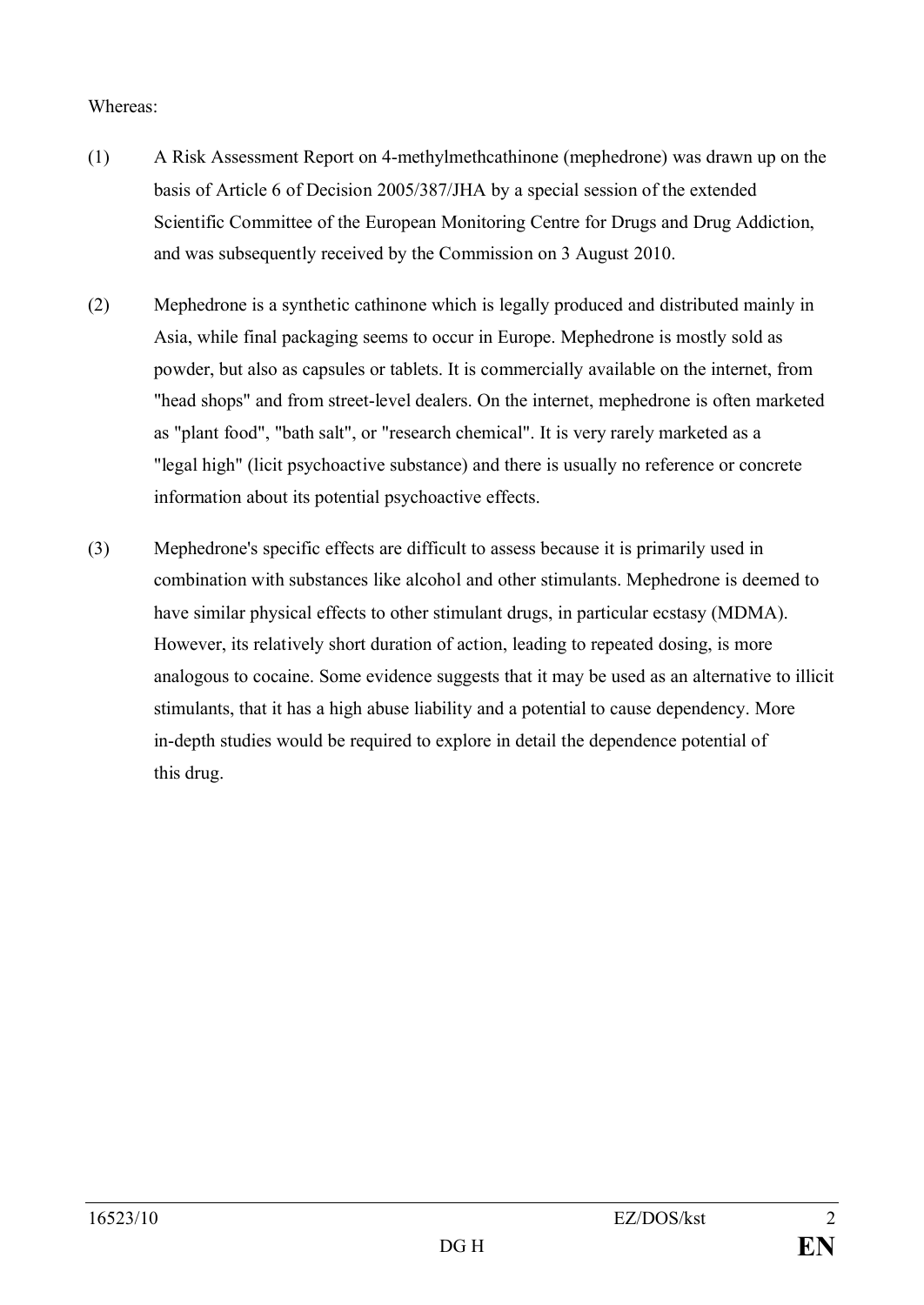- (4) There are two reported fatalities in the Union in which mephedrone appears to be the sole cause of death. There are at least another 37 deaths in which mephedrone has been detected in post-mortem samples.
- (5) Twenty two Member States have reported seizures of mephedrone in powder or tablets. There is little information that may suggest large-scale processing or distribution of mephedrone and the involvement of organised crime. Some evidence suggests that where mephedrone has been controlled, the drug continues to be available on the illicit market.
- (6) Mephedrone has no established or acknowledged medical value or use in theUnion and there is no indication that it may be used for any other legitimate purposes.
- (7) Mephedrone is currently not under assessment and has not been under assessment by the United Nations system. Eleven Member States control mephedrone under drug control legislation by virtue of their obligations under the 1971 United Nations Convention on Psychotropic Substances. Two Member States apply control measures to mephedrone under their medicines legislation.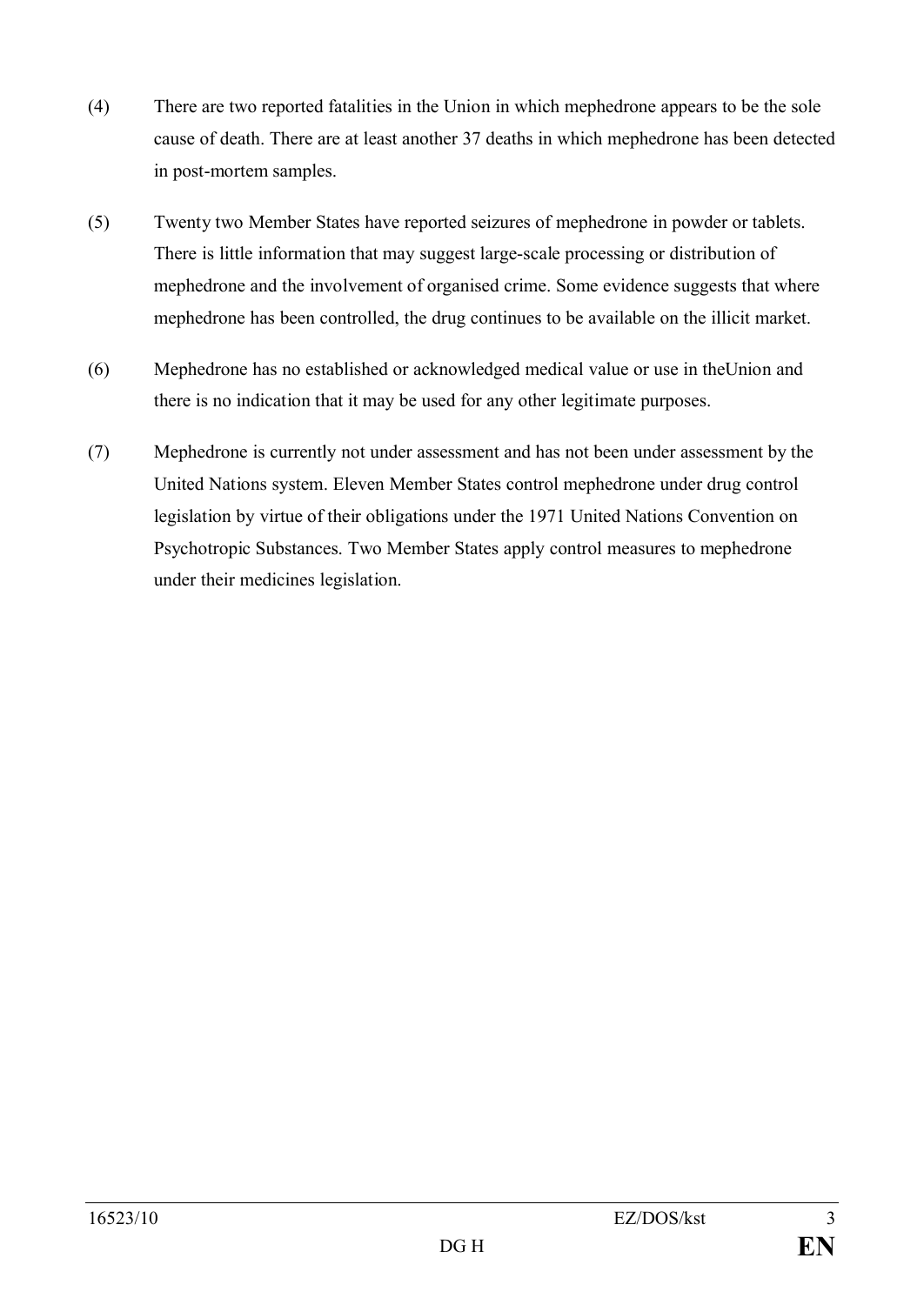- (8) The Risk Assessment reveals limited scientific evidence and points out that further studies are needed on the overall health and social risks of mephedrone. However, because of its stimulant properties, its ability to produce dependence in users, its potential attractiveness, the risk to health, the lack of medical benefits, and therefore the need to apply precaution, mephedrone should be controlled.
- (9) Since eleven Member States already control mephedrone, placing it under control across the Union may help avoid problems in cross-border law enforcement and judicial cooperation,

HAS ADOPTED THIS DECISION: